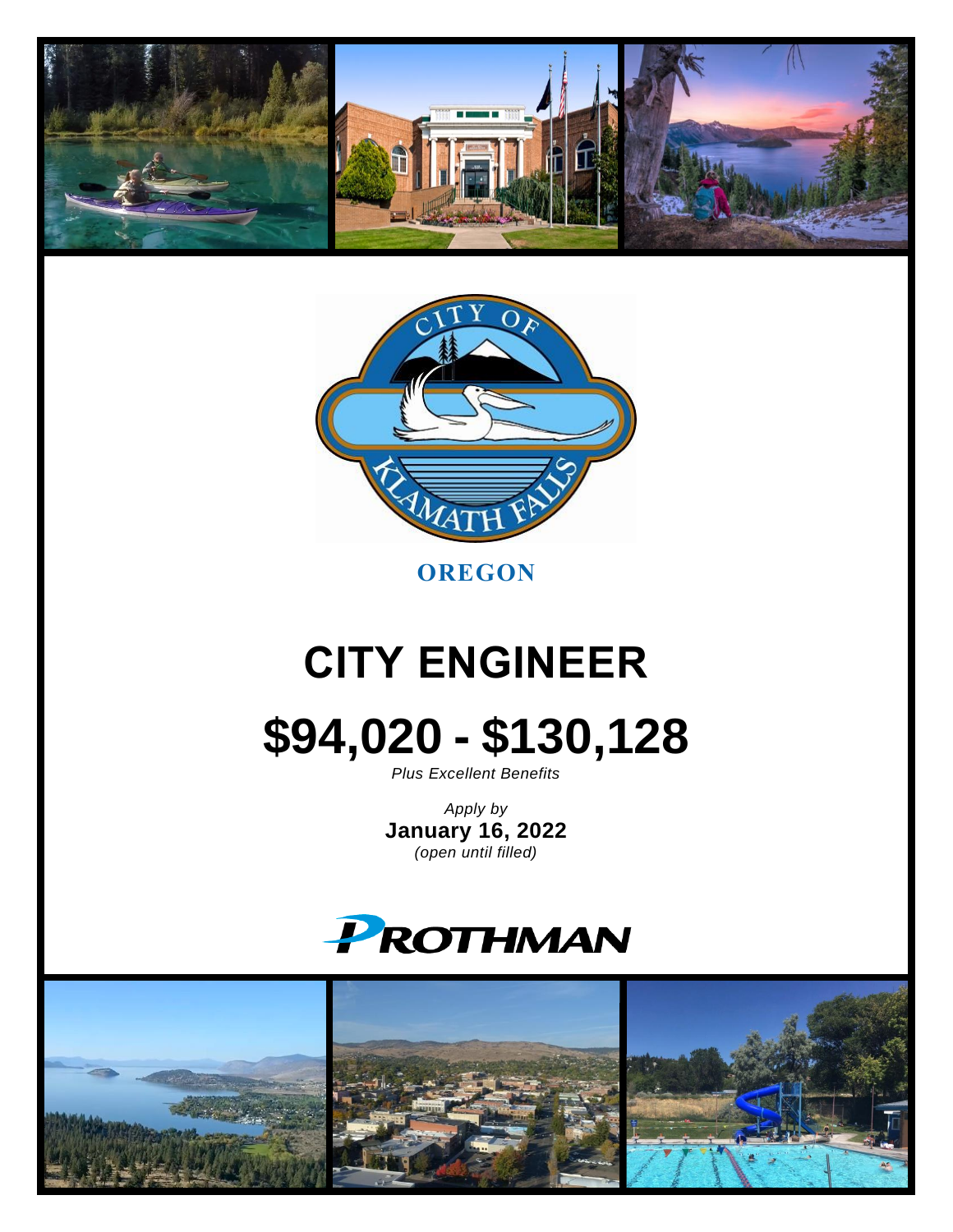#### **KLAMATH FALLS, OREGON**



Located in the south-central region of Oregon and bordering northern California, Klamath Falls sits on the southern shore of the Upper Klamath Lake, nestled in the Klamath Basin on the eastern

slopes of the Cascade Mountains. Just sixty miles south of Crater Lake, and seventy miles north of Mt. Shasta, south central Oregon is unsurpassed for its beauty and diversity of activities.

The region's 42,000 residents enjoy nearly 300 days of sunshine each year which has earned Klamath Falls the nickname "Oregon's City of Sunshine". Klamath Falls is known for its world-class outdoor experiences, and a chill mountain-town vibe. Residents and visitors can take part in outdoor adventures on any given day including riding numerous mountain bike trails, whitewater rafting, hiking, paddling, hunting, and camping, just to name a few. One can also golf at one of four famous nearby courses, freshwater fish, ride Oregon's longest zipline, or take a dip in the City's geothermally heated outdoor pool that is open yearround. Klamath Falls is also known for its splendid bird watching and is the home of the highest concentrations of bald eagles in the Pacific Northwest. It is also quite common to see Pelicans while walking around one of City's many beautiful parks and trails. The city is also home to the oldest birding festival in the U.S. where more than 350 bird species come together in one place. For those looking to enjoy the indoors, Klamath Falls also offers a plethora of arts and culture with numerous antique shops and museums along with plays and musicals.





Visitors can ride the downtown Trolley, follow the Old Town Historic Walking Tour, and dine at one of the city's many locally owned and renowned restaurants.

Klamath Falls offers many opportunities for education for all ages. The city has four elementary schools, two middle schools, and four high schools. The city is also home to the Oregon Institute of Technology, Klamath Community College, an Oregon State University Extension, and a College of Cosmetology. The City also has a strong and positive relationship with the 173rd Fighter Wing of the Air National Guard, which resides in Klamath Falls.

Whether you want to explore the nearby national parks or escape to a favorite fishing hole, you can find the experience near Klamath Falls!

#### **THE CITY**

Incorporated in 1905, the City of Klamath Falls is a full-service city that operates on a 2021-2023 budget of \$148,982,925 with a workforce of 162.10 FTEs. The City operates under the Council/Manager form of government and is guided by a five-member City Council serving staggered 4 year terms, and an elected Mayor.

City departments/divisions include the Administration, Airport, City Attorney, Code Enforcement, Development Services, Finance, Human Resources, Information Technology, Municipal Court, Parks & Pool, Police, Public Works, and Utility Billing.

ROTHMAN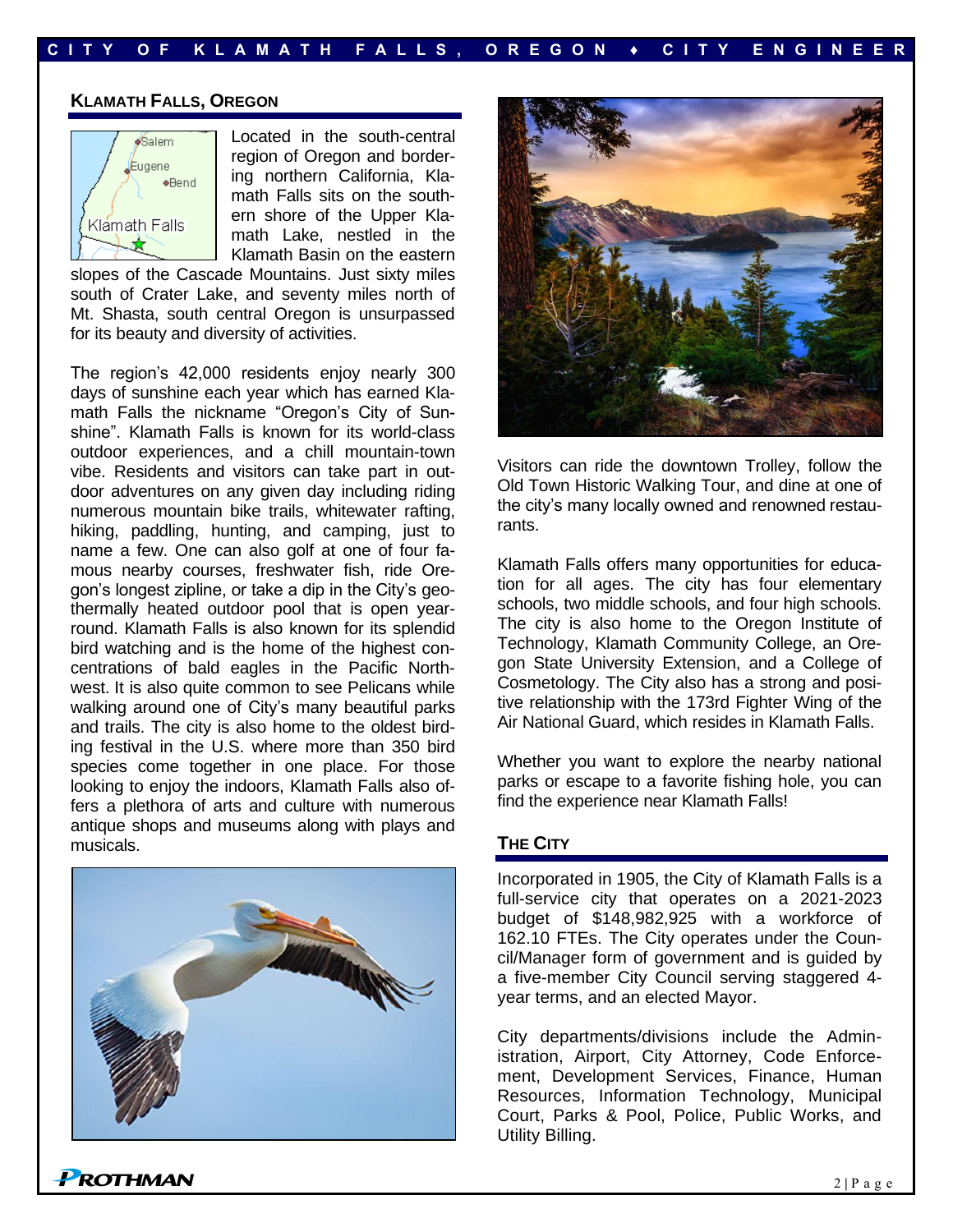

#### **THE DEPARTMENT & POSITION**

The Development Services Department is comprised of two groups, the Engineering Group and the Planning Group. The Department also oversees the City's Parks & Pool Division. The Department operates out of the City's Historical City Hall building and offers a variety of services that preserve and enhance the quality of life for those who visit, live and work in Klamath Falls.

Under the direction of the Development Services Director, the City Engineer serves as the principal engineering specialist, and is responsible for integrating services within and among Public Works and Development Services functional areas. This City Engineer directs, oversees, and participates in design and review of both capital improvement development and private development including, but not limited to, utility infrastructure and transportation projects. This position requires the ability to design and direct major projects, supervise and perform complex engineering reviews, enforce legal and contractual requirements, and establish and review the performance of departmental staff.

To view a full job description and the full scope of responsibilities, please view the attachment found [here](https://prothman.com/JobFiles/2925/City%20Engineer%20Job%20Description.pdf) or visit [www.prothman.com.](http://www.prothman.com/)



ROTHMAN

#### **IDEAL CANDIDATE PROFILE**

#### **Education & Experience:**

The position requires a bachelor's degree in civil engineering or a related field from an accredited college, and a minimum of eight (8) years of progressively responsible design, construction management, inspection, plan check and complex development and land use review experience sufficient to successfully perform the essential duties of the job. A Master's degree may substitute for some experience. The selected candidate shall be registered as a Professional Civil Engineer in the State of Oregon, or registered as Professional Civil Engineer in a reciprocal state with the ability to obtain Oregon registration within six (6) months of hire. All education and field experience requirements must be verifiable from records of satisfactory completion. A Professional Engineering license must be presented for verification. Candidates must have and maintain a valid Oregon Driver's License, or be able to obtain an Oregon driver's license within 30 days of hire.

#### **Necessary Knowledge, Skills & Abilities:**

• Knowledge of advanced professional specialization in engineering theory, principles, practices, materials, costs, construction principles, techniques and trends, regulations, standards and equipment.

• Advanced professional knowledge in civil engineering, with additional professional knowledge in other related engineering professions.

• In-depth knowledge of program planning, organization principles, budget preparation, labor and cost control, and engineering contract administration.

• Knowledge of modern supervisory techniques including staff development and performance management.

• Well-developed human relations skill to convey technical engineering concepts, to facilitate, lead, and guide other professional and technical employees, conduct negotiations and work cooperatively with internal and external customers.

• Professional and technical writing skills sufficient to prepare project specifications, requestsfor-proposal, process documentation, and communications suitable for external distribution.

• The ability to interpret, apply, and communicate complex rules, regulations, laws and ordinances.